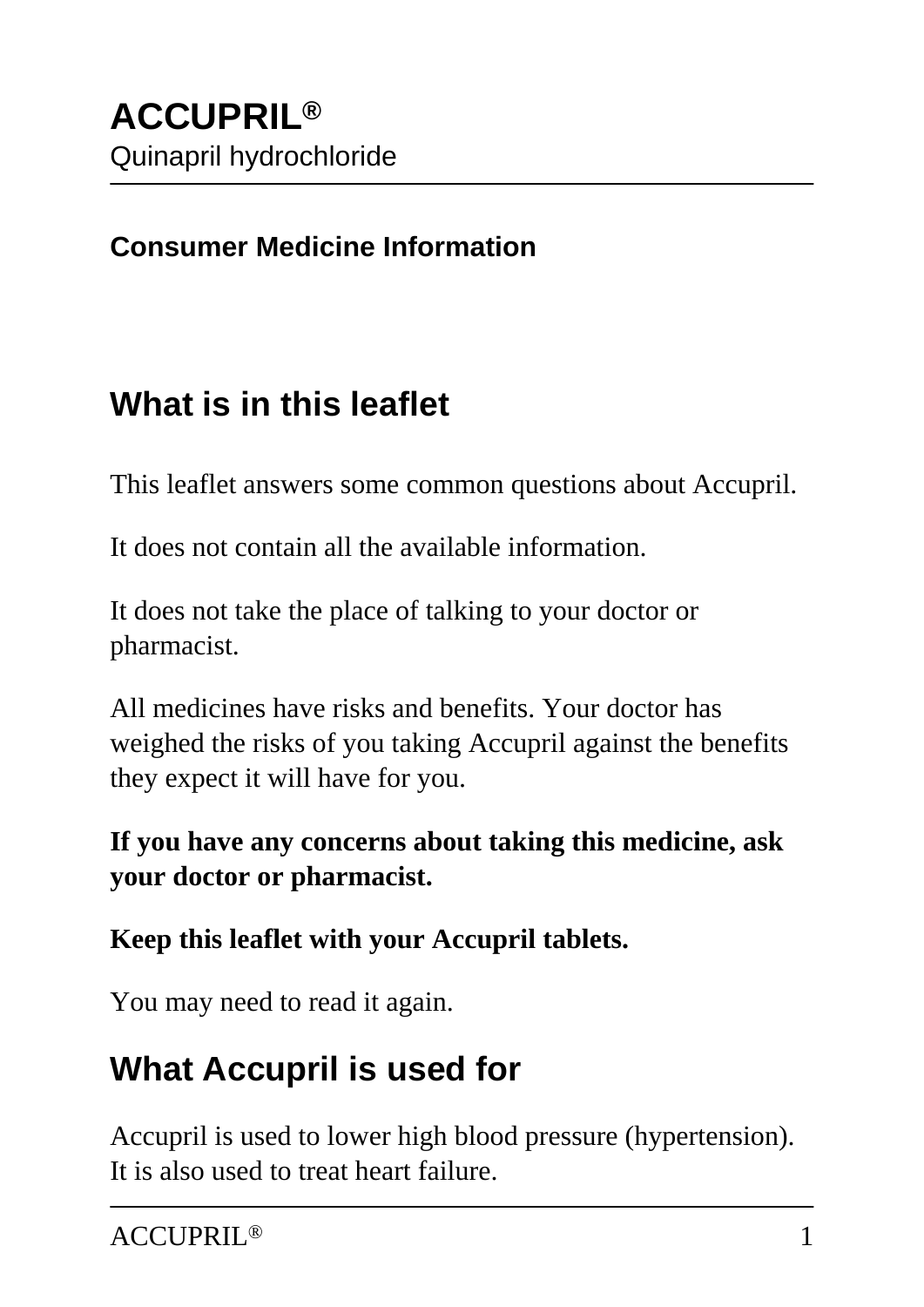### **Hypertension**

Accupril is used to lower high blood pressure (hypertension). Everyone has blood pressure. This pressure helps get your blood all around your body. Your blood pressure may be different at different times of the day, depending on how busy or worried you are. You have hypertension (high blood pressure) when your blood pressure stays higher than is needed, even when you are calm and relaxed.

There are usually no symptoms of hypertension. The only way of knowing that you have hypertension is to have your blood pressure checked on a regular basis. If high blood pressure is not treated it can lead to serious health problems, including stroke, heart disease and kidney failure.

### **Heart Failure**

Heart failure means that the heart muscle is weak and cannot pump blood strongly enough to supply all the blood needed throughout the body. Heart failure is not the same as heart attack and does not mean that the heart stops. Heart failure may start off with no symptoms, but as the condition progresses, patients may feel short of breath or may get tired easily after light physical activity such as walking. Some patients may wake up short of breath at night. Fluid may collect in different parts of the body, often first noticed as swollen ankles and feet.

# **How Accupril works**

Accupril works by widening your blood vessels, which reduces pressure in the vessels, making it easier for your heart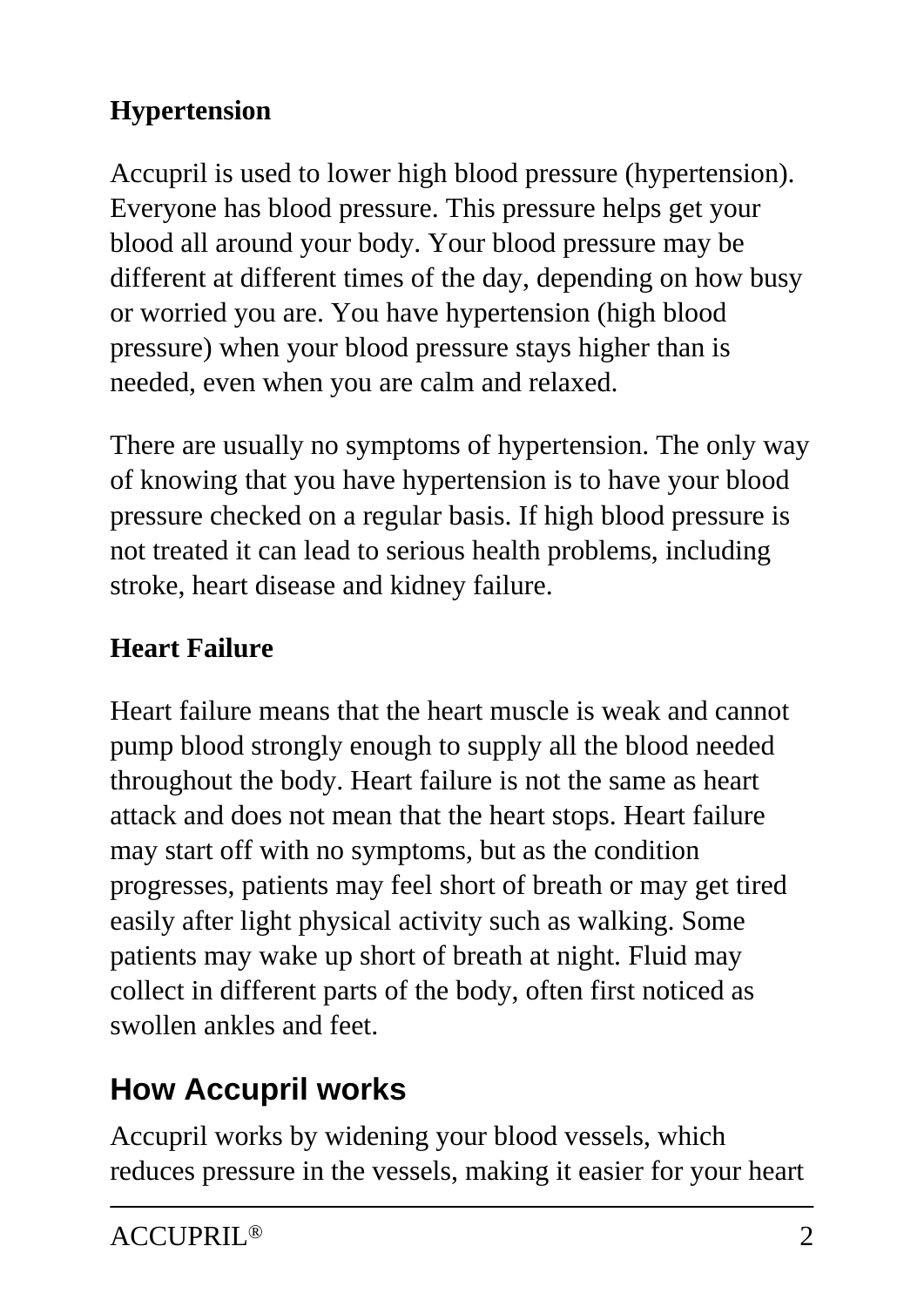to pump blood around your body. This helps increase the supply of oxygen to your heart, so that when you place extra demands on your heart, such as during exercise, your heart may cope better and you may not get short of breath as easily.

Accupril belongs to a group of medicines called angiotensin converting enzyme (ACE) inhibitors.

Your doctor may have prescribed Accupril for another reason.

### **Ask your doctor if you have any questions about why Accupril has been prescribed for you.**

Accupril is not addictive.

This medicine is available only with a doctor's prescription.

# **Use in Children**

The safety and effectiveness of Accupril in children have not been established.

# **Before you take Accupril**

# **When you must not take it**

### **Do not take Accupril if:**

• you have an allergy to Accupril or any other medicine containing quinapril, or any of the ingredients listed at the end of this leaflet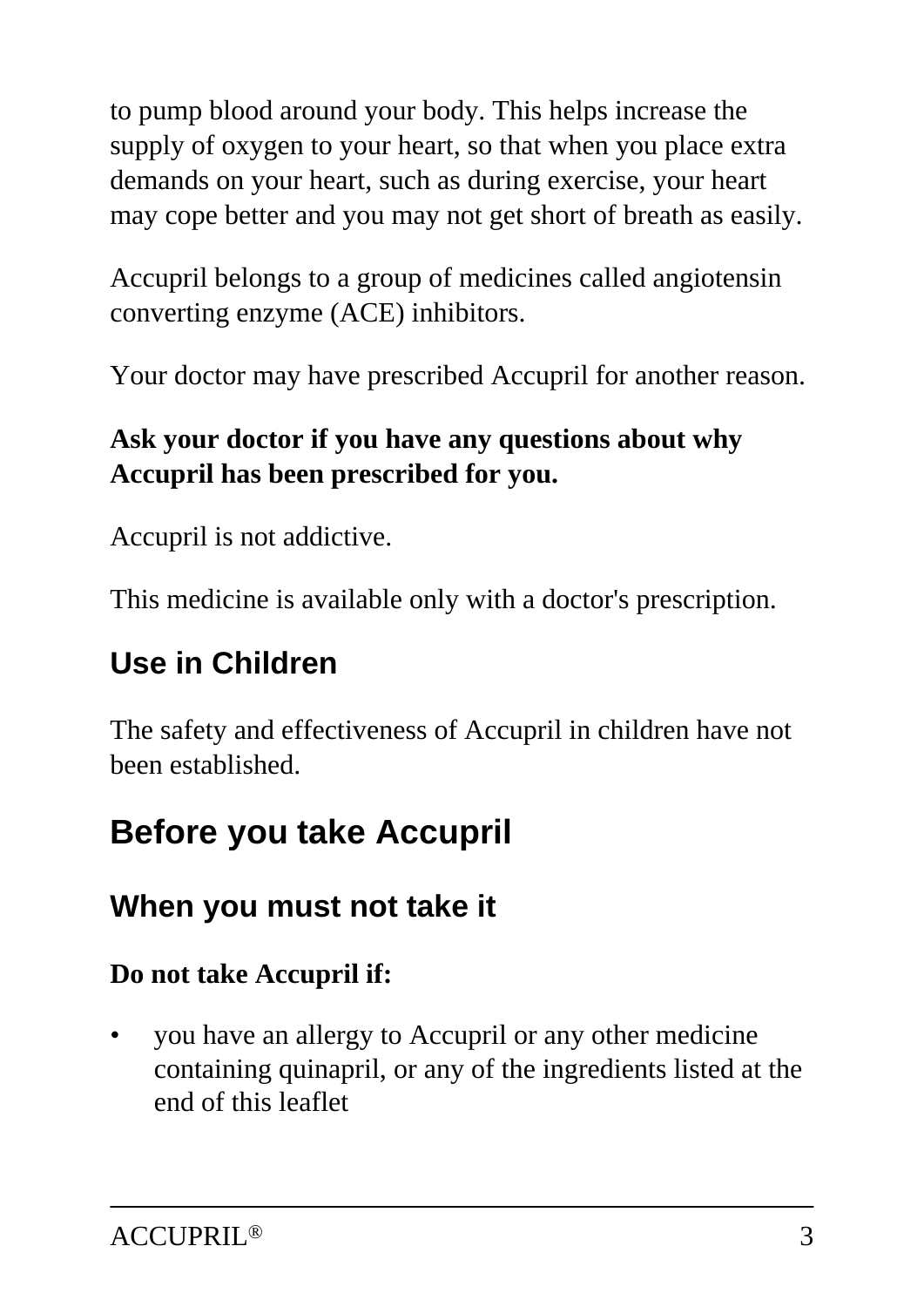- you have taken any other 'ACE inhibitor' medicine before, which caused your face, lips, tongue, throat, hands or feet to swell up, or made it hard for you to breathe
- you or your family have a history of swelling of the face, lips, tongue, throat, hands or feet for no apparent reason.

Symptoms of an allergic reaction may include skin rash, itchiness, shortness of breath, swelling of the face, lips or tongue, muscle pain or tenderness or joint pain.

If you have had an allergic reaction to an ACE inhibitor before, you may be allergic to Accupril.

Use of ACE inhibitors have been associated with Syndrome of Inappropriate Anti-diuretic Hormone (SIADH) and subsequent low blood sodium levels.

Your doctor may also wish to do a blood test to monitor your sodium levels to ensure they are within normal limits. In the elderly and other at risk patients, sodium levels may be monitored more frequently.

#### **Do not take Accupril if:**

- you have kidney problems or a condition called 'renal artery stenosis'
- you have regular dialysis for blood filtration.

You may experience an allergic reaction.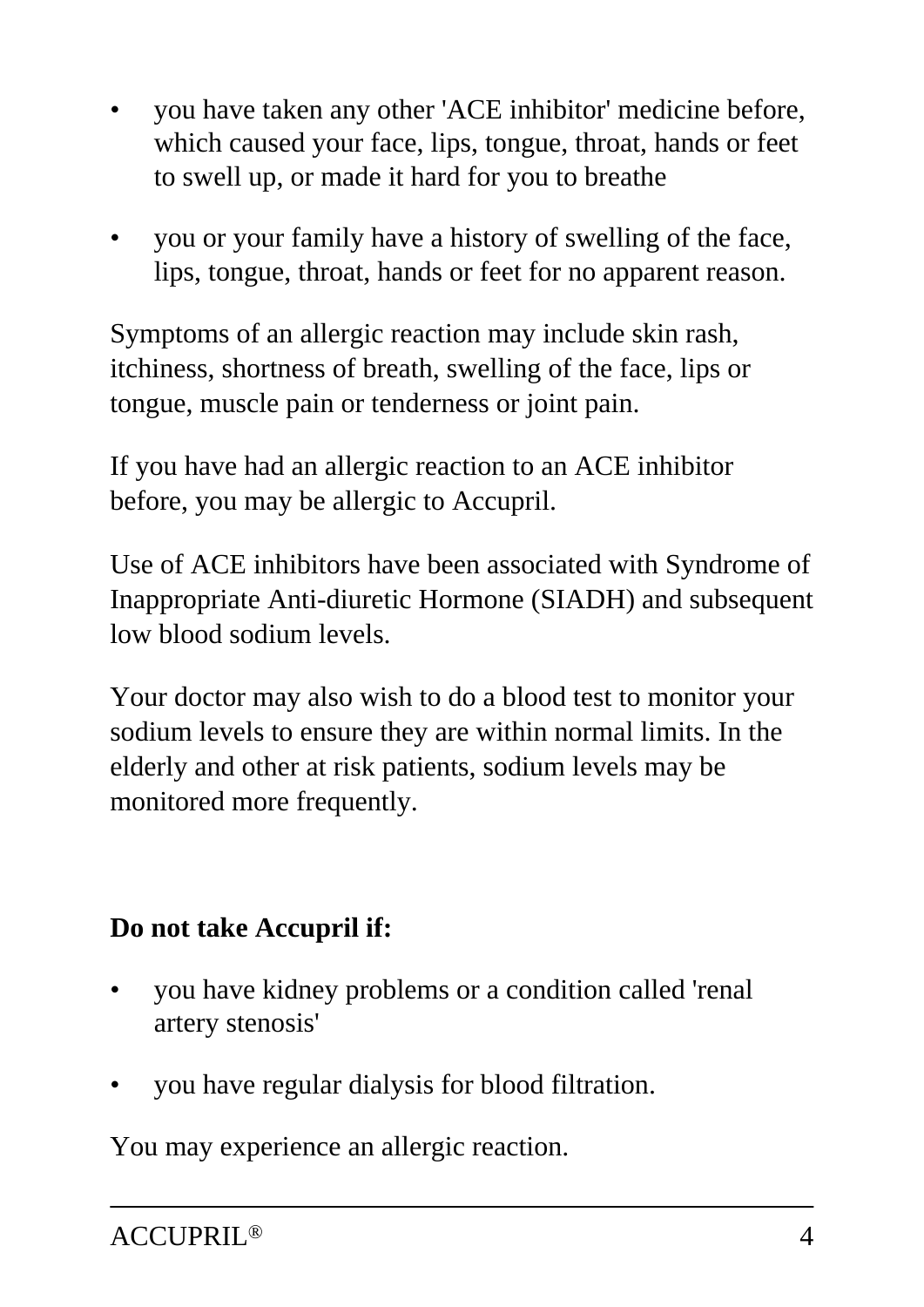**Do not take Accupril if you are currently taking a blood pressure lowering medicine containing aliskiren or with medicines known as angiotensin receptor blockers (ARB) or other ACE inhibitors and you have the following conditions:**

- diabetes
- kidney problems
- high levels of potassium in your blood
- congestive heart failure.

You may experience severe side effects.

#### **Do not take Accupril if you are pregnant or breastfeeding.**

Accupril may enter your womb or it may pass into the breast milk and there is the possibility that your baby may be affected.

### **Do not take Accupril after the expiry date printed on the pack or if the packaging is torn or shows signs of tampering.**

**If you are not sure whether you should start taking Accupril, talk to your doctor.**

### **Before you start to take it**

**Tell your doctor if you have allergies to:**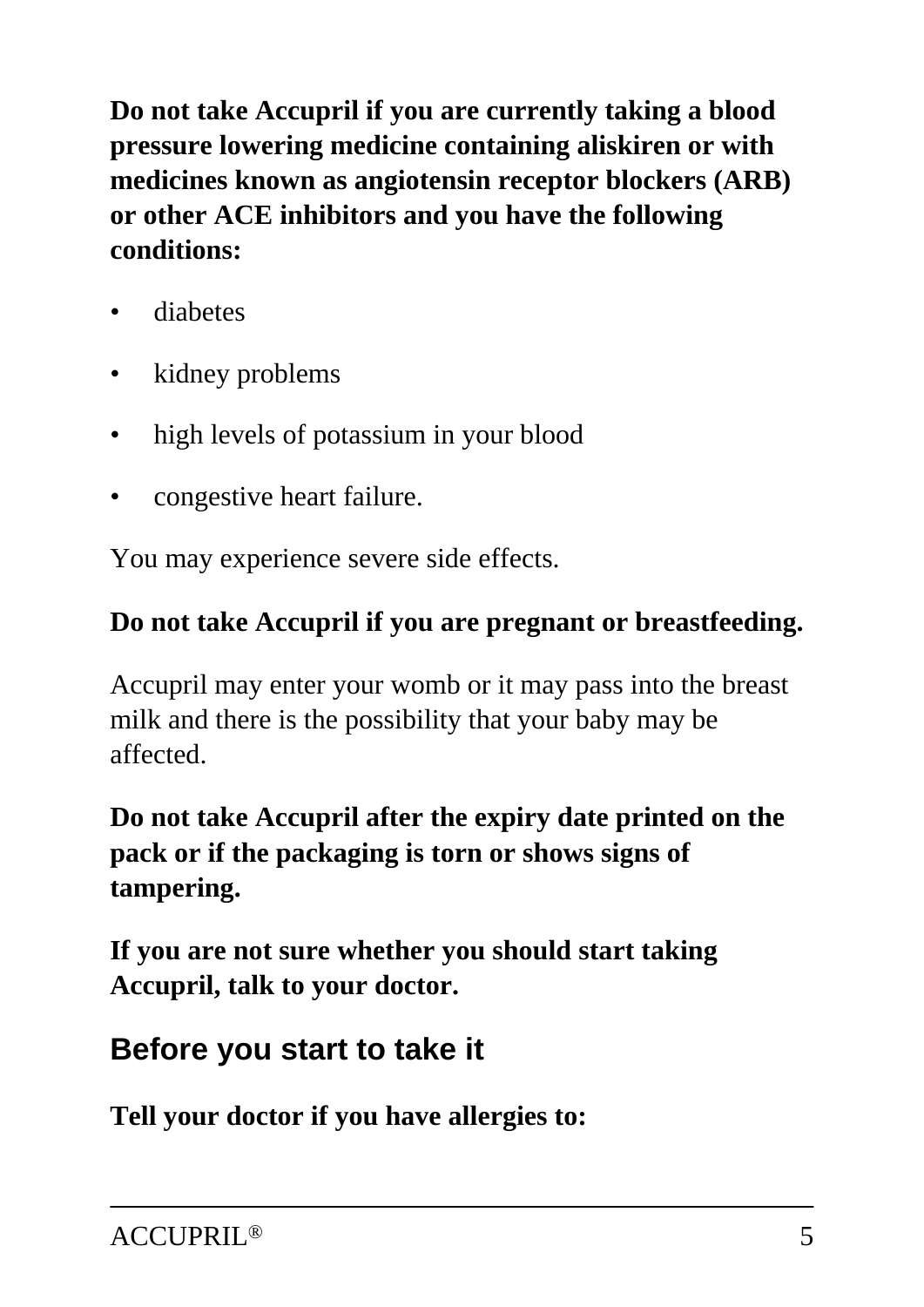- any other medicines
- any other substances, such as foods, preservatives or dyes.

### **Tell your doctor if you have or have had any medical conditions, especially the following:**

- kidney problems, or are having dialysis
- liver problems
- heart problems
- low blood pressure, which you may notice as dizziness or light-headedness
- diabetes
- high levels of potassium in your blood.

#### **You must also tell your doctor if you:**

- are following a very low salt diet
- are about to receive desensitisation therapy for an allergy
- are about to undergo dialysis or lipoprotein apheresis
- are about to have surgery or a general anaesthetic
- plan to become pregnant or breastfeed.

#### **If you have not told your doctor about any of the above, tell them before you start taking Accupril.**

#### ACCUPRIL® 6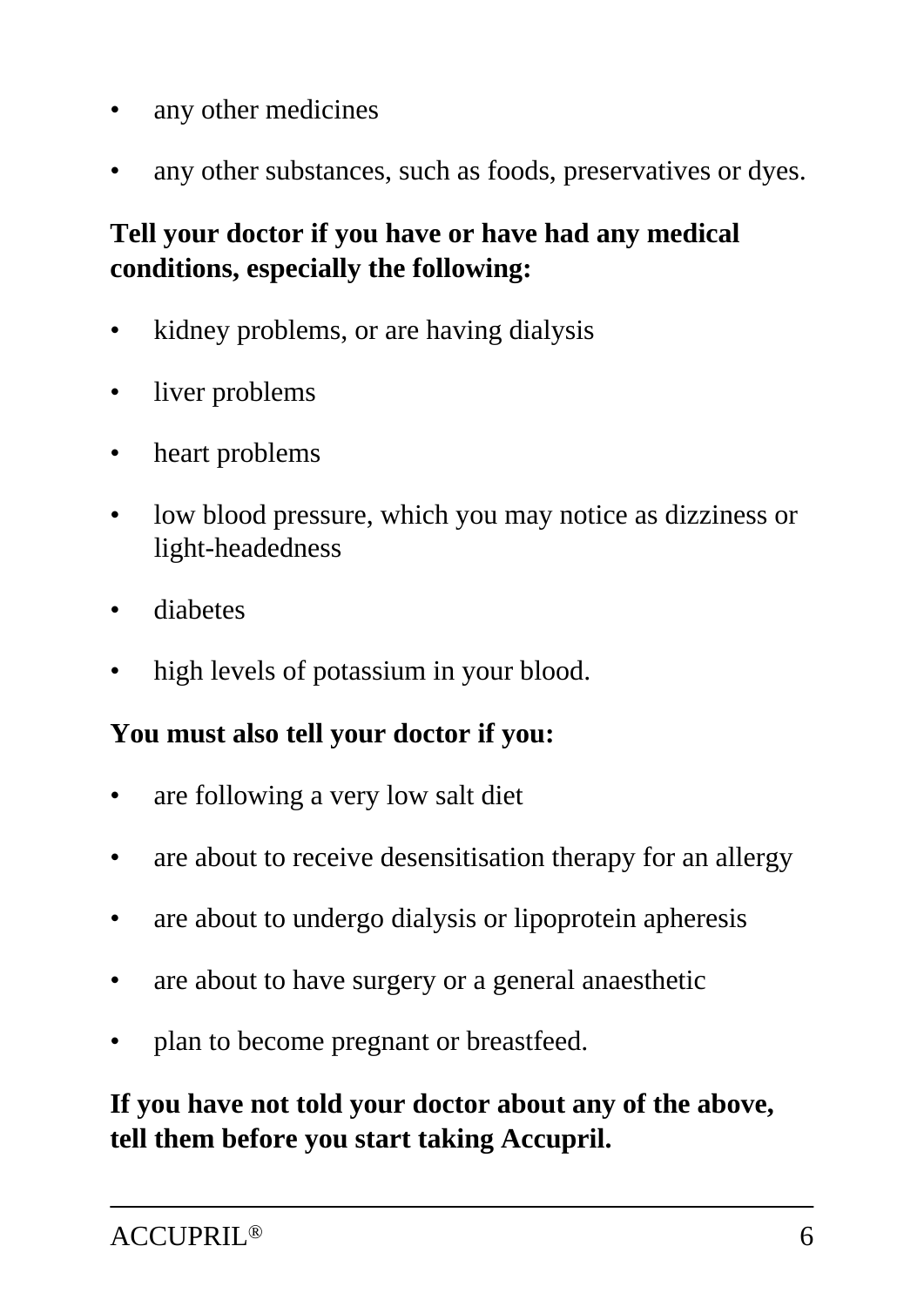# **Taking other medicines**

#### **Tell your doctor or pharmacist if you are taking any other medicines, including:**

- all prescription medicines
- all medicines, vitamins, herbal supplements or natural therapies you buy without a prescription from a pharmacy, supermarket, naturopath or health food shop.

Some medicines may be affected by Accupril or may affect how well it works. You may need different amounts of your medicines, or you may need to take different medicines. Your doctor will advise you.

#### **Tell your doctor or pharmacist if you are taking any of the following:**

- other medicines used to treat high blood pressure
- other medicines that work in a similar fashion to ACE Inhibitors, such as Angiotensin Receptor Blockers (these are used to treat high blood pressure and/or heart failure).
- diuretics, also known as fluid or water tablets
- non-steroidal anti-inflammatory drugs (NSAIDs) or Cox 2 inhibiting medicines used to relieve pain, swelling and other symptoms of inflammation, including arthritis
- potassium supplements or potassium-containing salt substitutes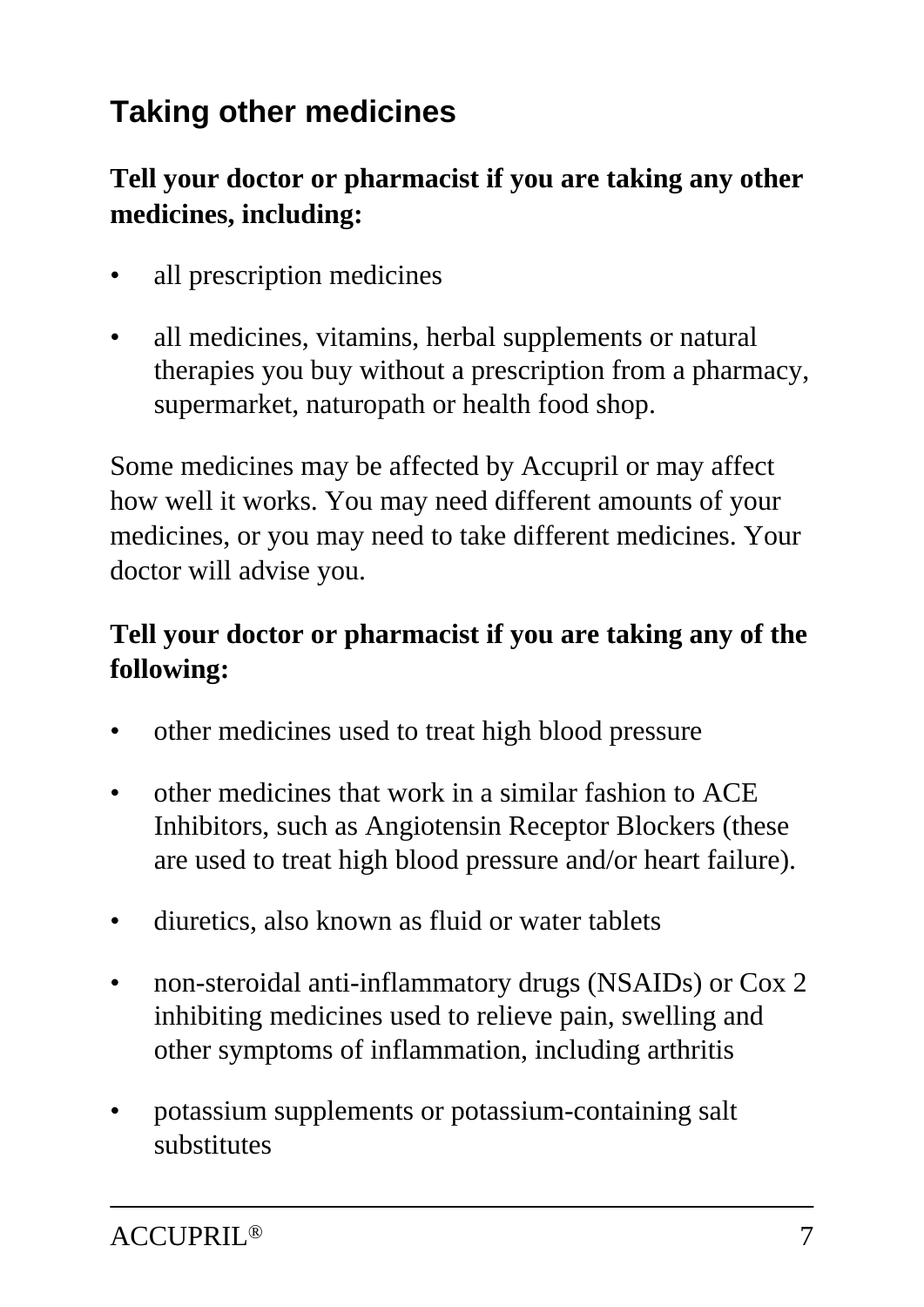- lithium, a medicine used to treat mood swings and some types of depression
- tetracycline antibiotics
- trimethoprim or trimethoprim/sulfamethoxazole, medicines used to treat bacterial infections.

#### **Tell your doctor if you are taking any of the following blood pressure lowering medicines:**

- angiotensin II receptor blocker (ARB)
- aliskiren.

For some patients, Accupril should not be taken in combination with these medicines.

Your doctor may check your kidney function, blood pressure and the amount of electrolytes (e.g. potassium) in your blood at regular intervals.

#### **Tell your doctor if you are taking any of the following medicines:**

- mTOR inhibitors (e.g. temsirolimus), used in the treatment of kidney cancer
- DPP-IV inhibitors (e.g. vildagliptin), used in the treatment of diabetes.
- NEP inhibitors (e.g. sacubitril/valsartan), used in the treatment of congestive heart failure.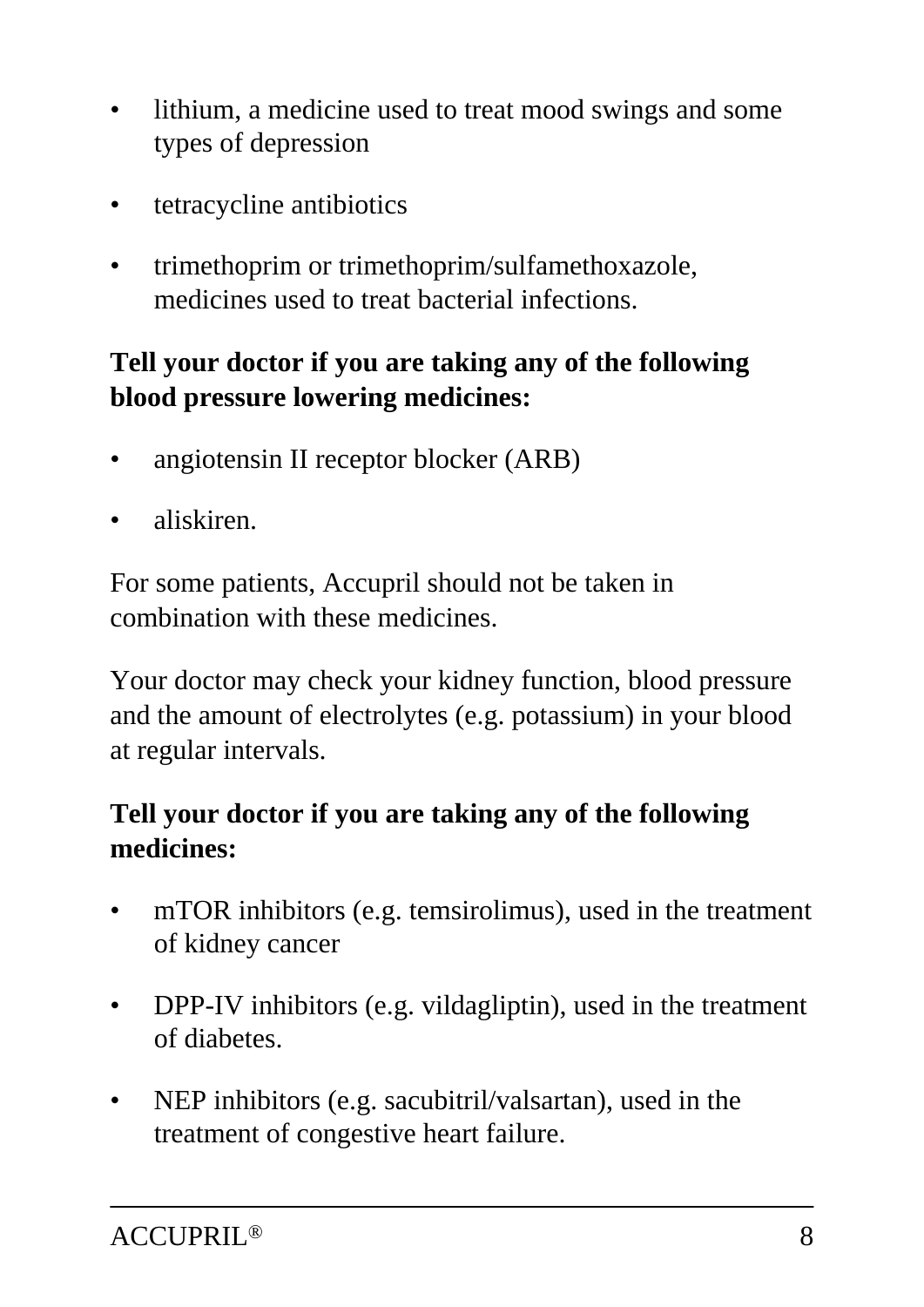Taking Accupril in combination with these medicines may increase your risk of having an allergic reaction.

If you are not sure if you are taking any of the medicines mentioned in this leaflet, check with your doctor or pharmacist.

Your doctor and pharmacist may have more information on medicines to be careful with or avoid while taking Accupril.

# **How to take Accupril**

**Follow all directions given to you by your doctor or pharmacist carefully.**

They may differ from the information contained in this leaflet.

**If you do not understand the instructions on the box, ask your doctor or pharmacist for help.**

# **How much to take**

Your doctor or pharmacist will tell you how many tablets you will need to take each day. This depends on your condition and whether or not you are taking any other medicines.

### **For high blood pressure**

For most patients, not on diuretics, the usual starting dose is 5 mg to 10 mg taken once a day. The dose may need to be increased depending on your blood pressure at an interval of 4 weeks. Most patients take between 10 mg and 40 mg each day.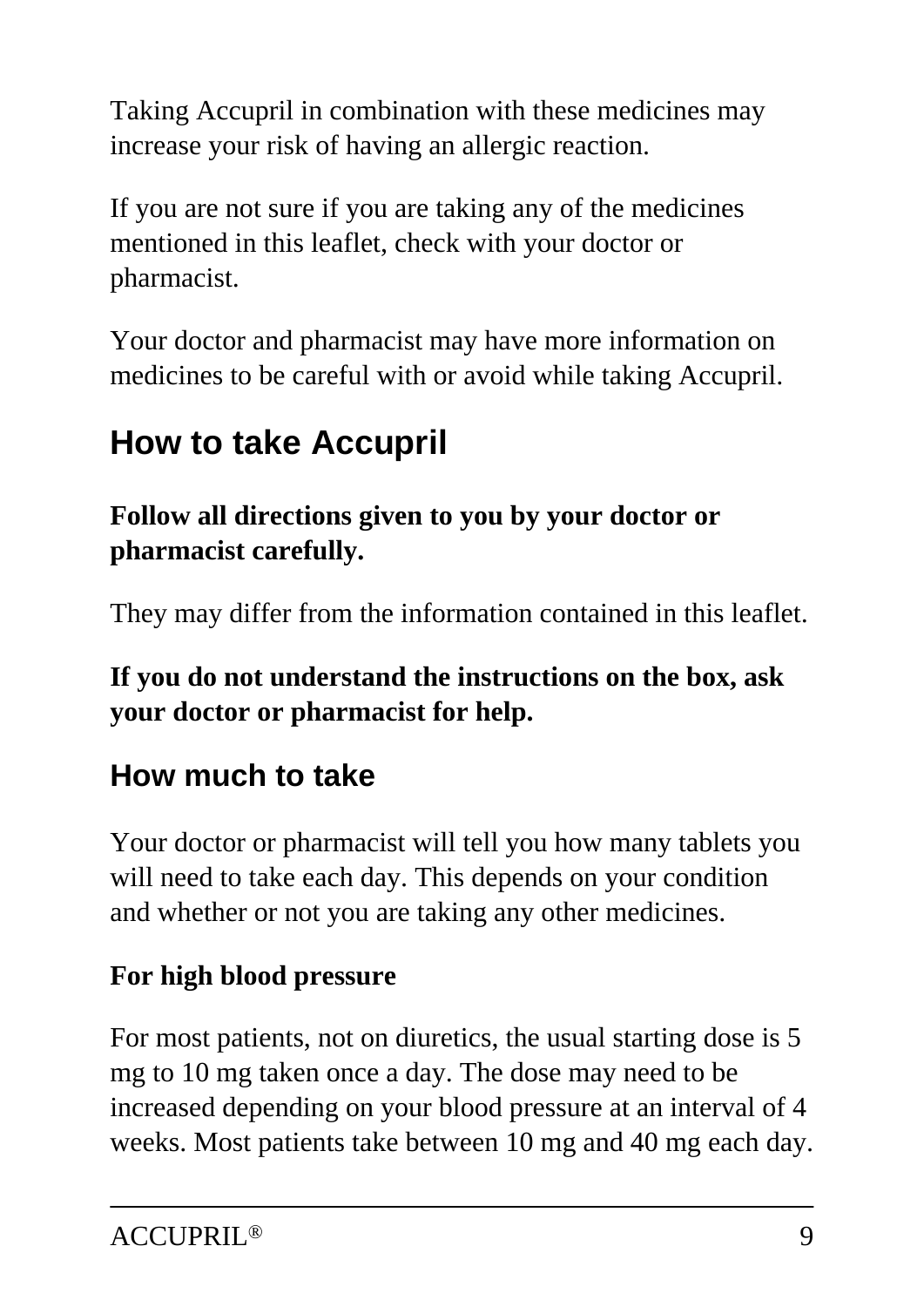This dose may be taken once a day or divided into two equal doses per day (one in the morning and one at night).

### **For heart failure**

The usual starting dose is 5 mg taken once a day. In most patients, effective doses are between 10 mg and 20 mg a day. Your doctor will advise whether the dose is to be taken as a single dose or as two separate doses (one in the morning and one at night).

### **How to take it**

**Swallow Accupril whole with a full glass of water.**

**Do not chew the tablets.**

## **When to take it**

### **Take Accupril at about the same time each day.**

Taking your tablets at the same time each day will have the best effect. It will also help you remember when to take the tablets.

### **Take Accupril before meals.**

Food with a high fat content may interfere with the absorption of Accupril.

# **How long to take it**

**Continue taking your medicine for as long as your doctor tells you.**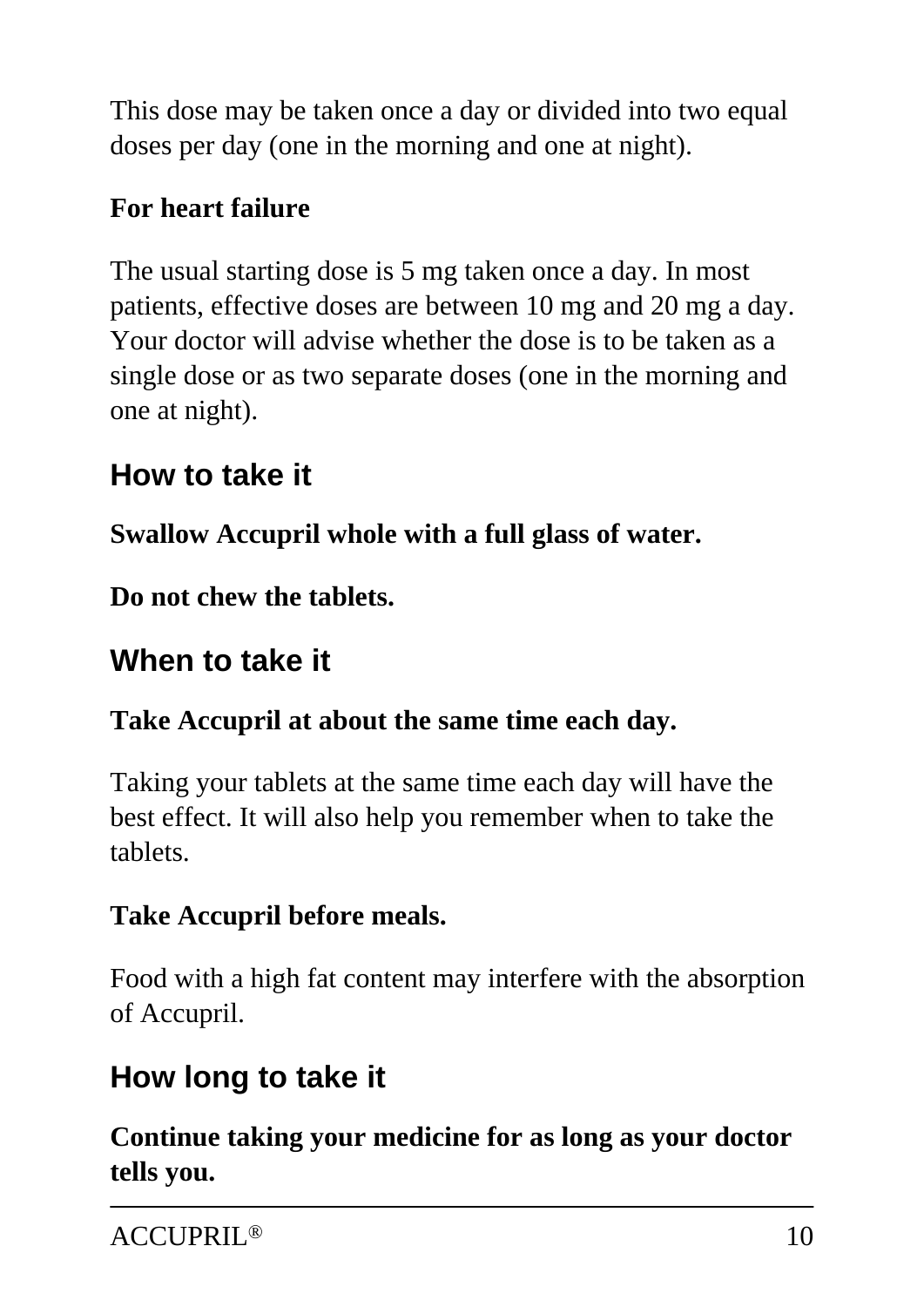Accupril helps control your condition, but does not cure it. It is important to keep taking your medicine every day even if you feel well.

### **If you forget to take it**

**If it is almost time for your next dose, skip the dose you missed and take your next dose when you are meant to.**

**Otherwise, take it as soon as you remember and then go back to taking your medicine as you would normally.**

#### **Do not take a double dose to make up for the dose that you missed.**

This may increase the chance of you getting an unwanted side effect.

**If you are not sure what to do, ask your doctor or pharmacist.**

**If you have trouble remembering to take your medicine, ask your pharmacist for some hints.**

### **If you take too much (overdose)**

**Immediately telephone your doctor or the Australian Poisons Information Centre (telephone 13 11 26), or the New Zealand National Poisons Information Centre (telephone 0800 POISON or 0800 764 766), or go to Accident and Emergency at the nearest hospital, if you think that you or anyone else may have taken too much Accupril.**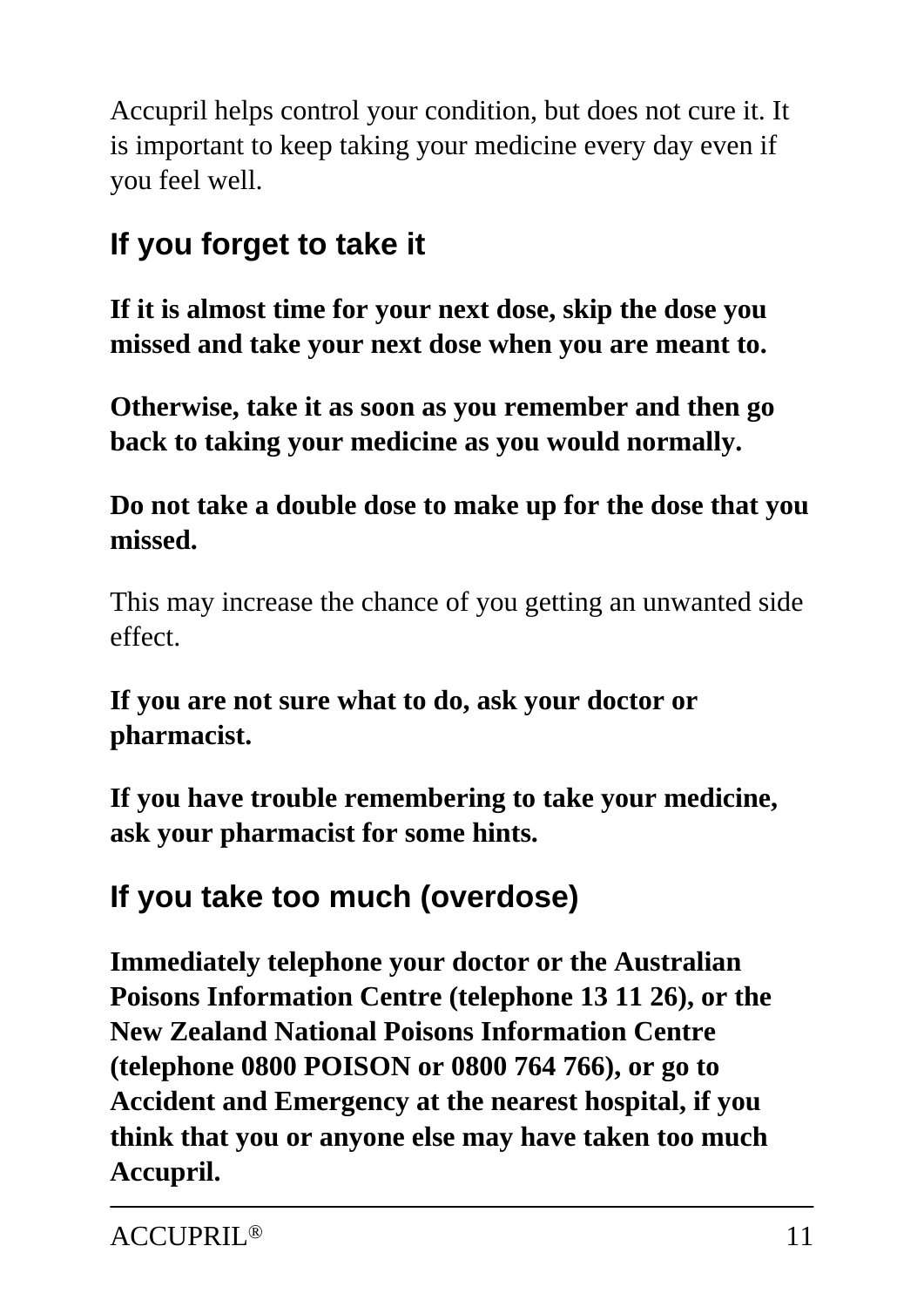### **Do this even if there are no signs of discomfort or poisoning.**

You may need urgent medical attention.

If you take too much Accupril, you may feel light-headed, dizzy or you may faint.

# **While you are taking Accupril**

# **Things you must do**

**If you are about to be started on any new medicine, remind your doctor, dentist or pharmacist that you are taking Accupril.**

**Make sure you drink enough water during exercise and hot weather when you are taking Accupril, especially if you sweat a lot.**

If you do not drink enough water while taking Accupril, you may feel faint, light-headed or sick. This is because your blood pressure is dropping suddenly. If you continue to feel unwell, tell your doctor.

#### **Tell your doctor if you have excess vomiting or diarrhoea while taking Accupril.**

You may lose too much water and salt and your blood pressure may drop too much.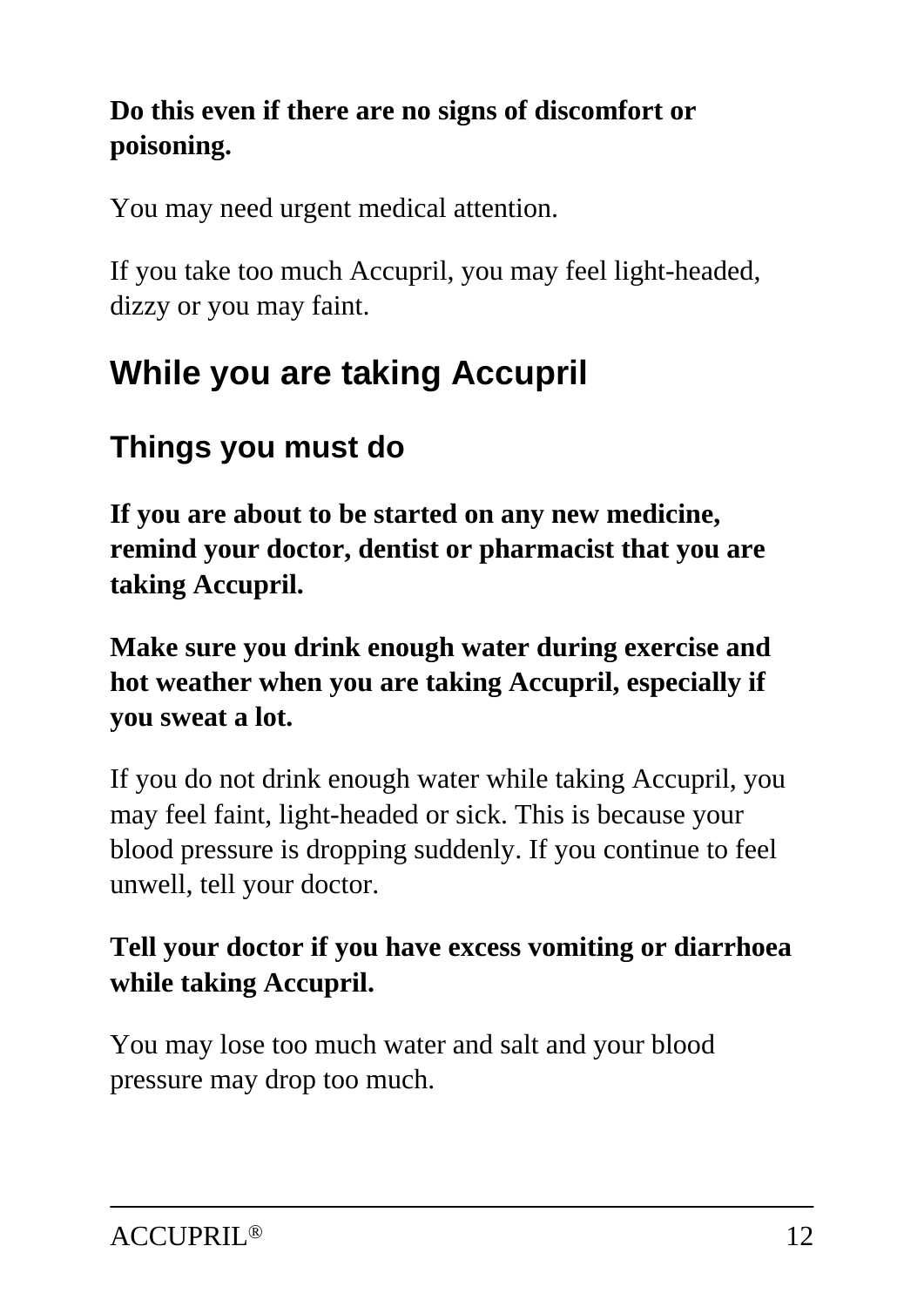### **Tell your doctor immediately if you feel light-headed or dizzy after taking your first dose of Accupril, or when your dose is increased.**

This is especially important if you are taking Accupril for heart failure.

#### **If you are going to have surgery that needs a general anaesthetic, tell your doctor or dentist that you are taking Accupril.**

Your blood pressure may drop suddenly.

**If you become pregnant while taking Accupril, tell your doctor immediately.**

#### **If you are about to have any blood tests, tell your doctor that you are taking Accupril.**

Accupril may interfere with the results of some tests as it can result in sodium blood levels that are lower than the normal limits

#### **Have your blood pressure checked when your doctor says, to make sure Accupril is working.**

**Go to your doctor regularly for a check-up.**

Your doctor may occasionally do a blood test to check your potassium levels and see how your kidneys are working.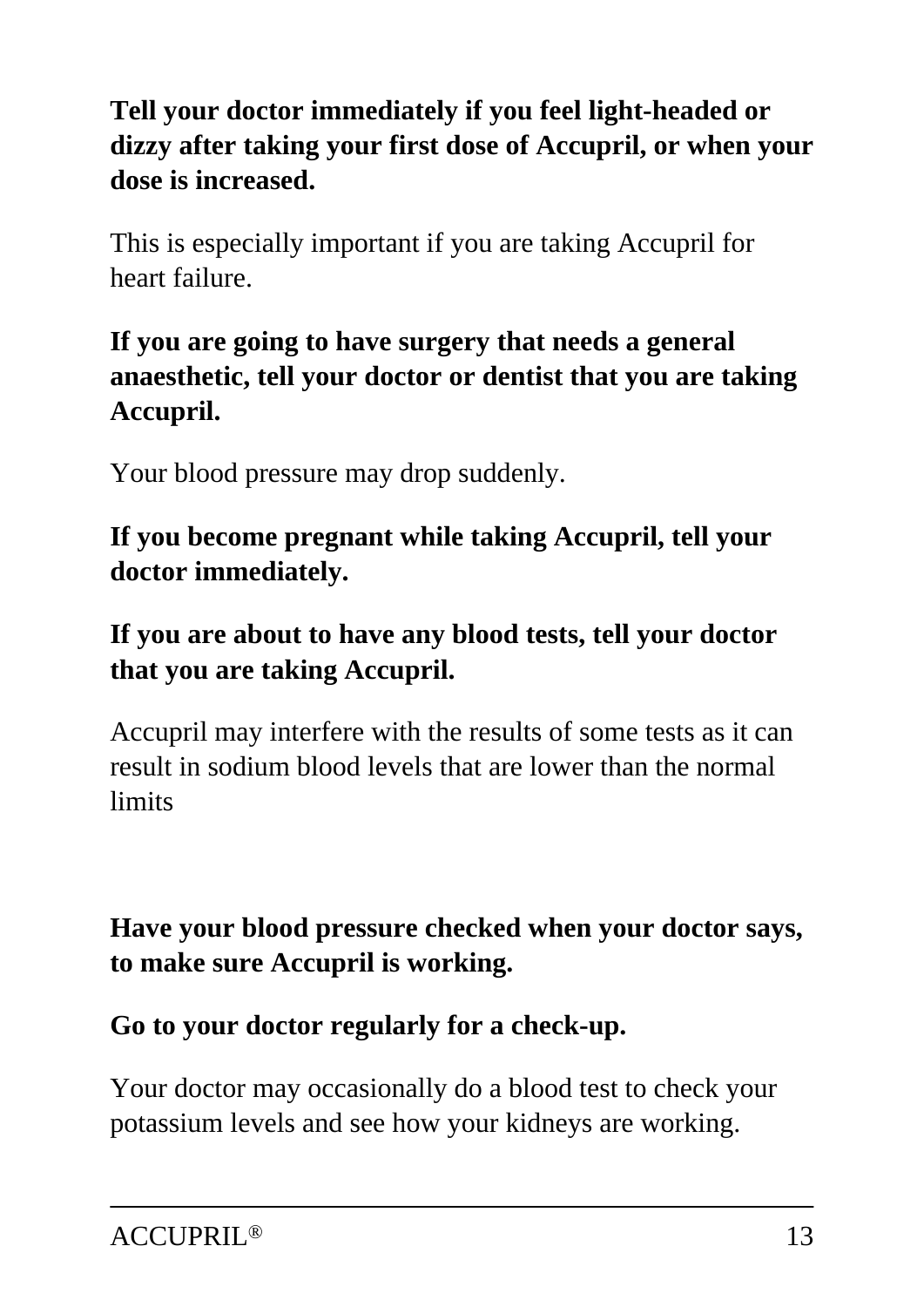# **Things you must not do**

**Do not give Accupril to anyone else, even if they have the same condition as you.**

**Do not take Accupril to treat any other complaints unless your doctor or pharmacist tells you to.**

**Do not stop taking Accupril, or change the dosage, without checking with your doctor.**

### **Things to be careful of**

#### **If you feel light-headed, dizzy or faint when getting out of bed or standing up, get up slowly.**

Standing up slowly, especially when you get up from bed or chairs, will help your body get used to the change in position and blood pressure. If this problem continues or gets worse, talk to your doctor.

#### **Be careful driving or operating machinery until you know how Accupril affects you.**

As with other ACE inhibitor medicines, Accupril may cause dizziness, light-headedness or tiredness in some people. Make sure you know how you react to Accupril before you drive a car, operate machinery, or do anything else that could be dangerous if you are dizzy or light-headed. If this occurs do not drive. If you drink alcohol, dizziness or light-headedness may be worse.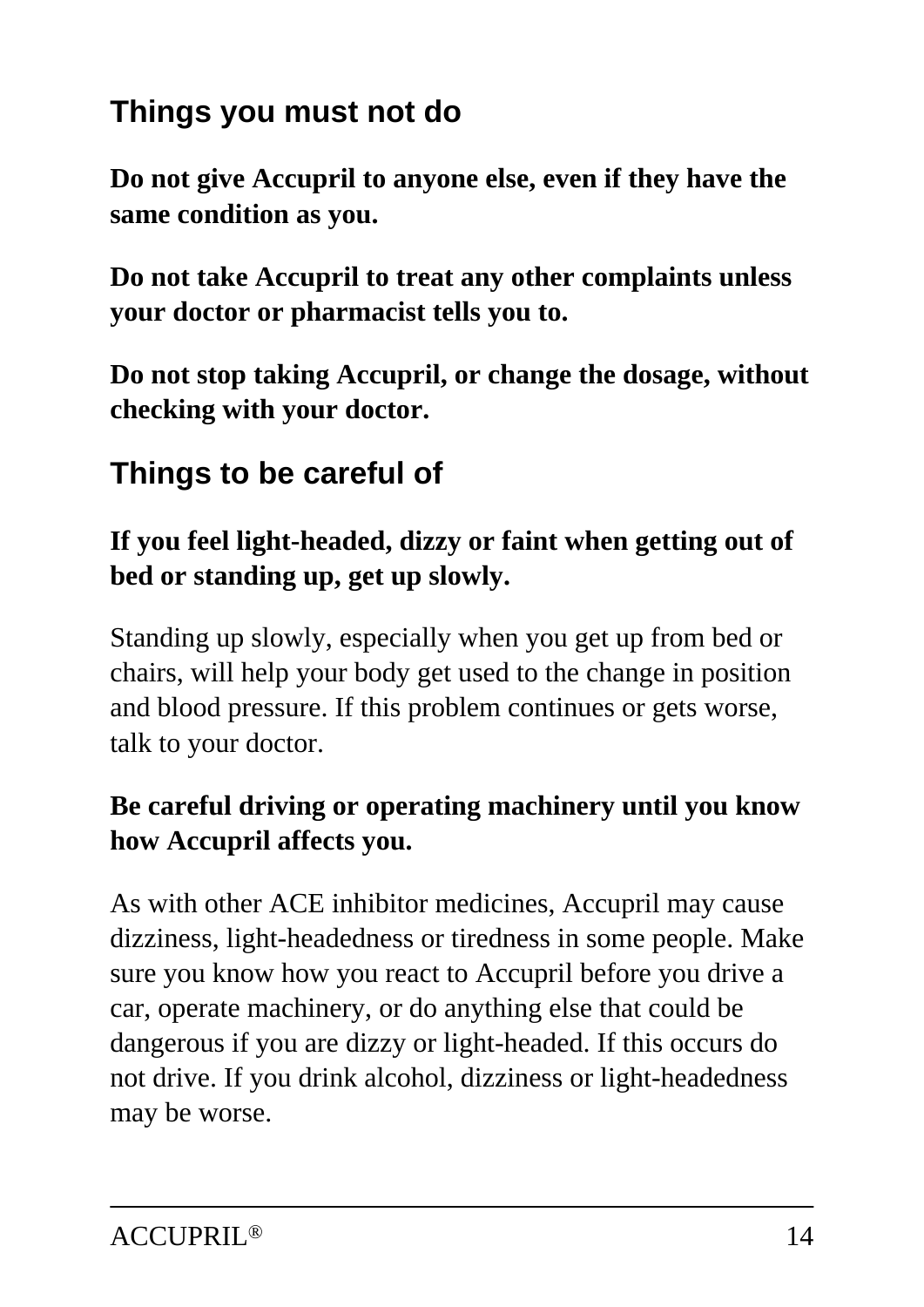### **Things that would be helpful for your blood pressure or heart failure**

Some self help measures suggested below may help your condition.

### **Talk to your doctor or pharmacist about these measures and for more information.**

### **Alcohol**

Your doctor may advise you to limit your alcohol intake.

### **Weight**

Your doctor may suggest losing some weight to help lower your blood pressure and help lessen the amount of work your heart has to do. Some people may need a dietician's help to lose weight.

#### **Diet**

Eat a healthy diet which includes plenty of fresh vegetables, fruit, bread (preferably wholegrain), cereals and fish. Also eat less sugar and fat (especially saturated fat) which includes sausages, fatty meats, full cream dairy products, biscuits, cakes, pastries, chocolates, chips and coconut. Monounsaturated and polyunsaturated fats from olive oil, canola oil, avocado and nuts are beneficial in small quantities.

#### **Salt**

Your doctor may advise you to watch the amount of salt in your diet. To reduce your salt intake you should avoid using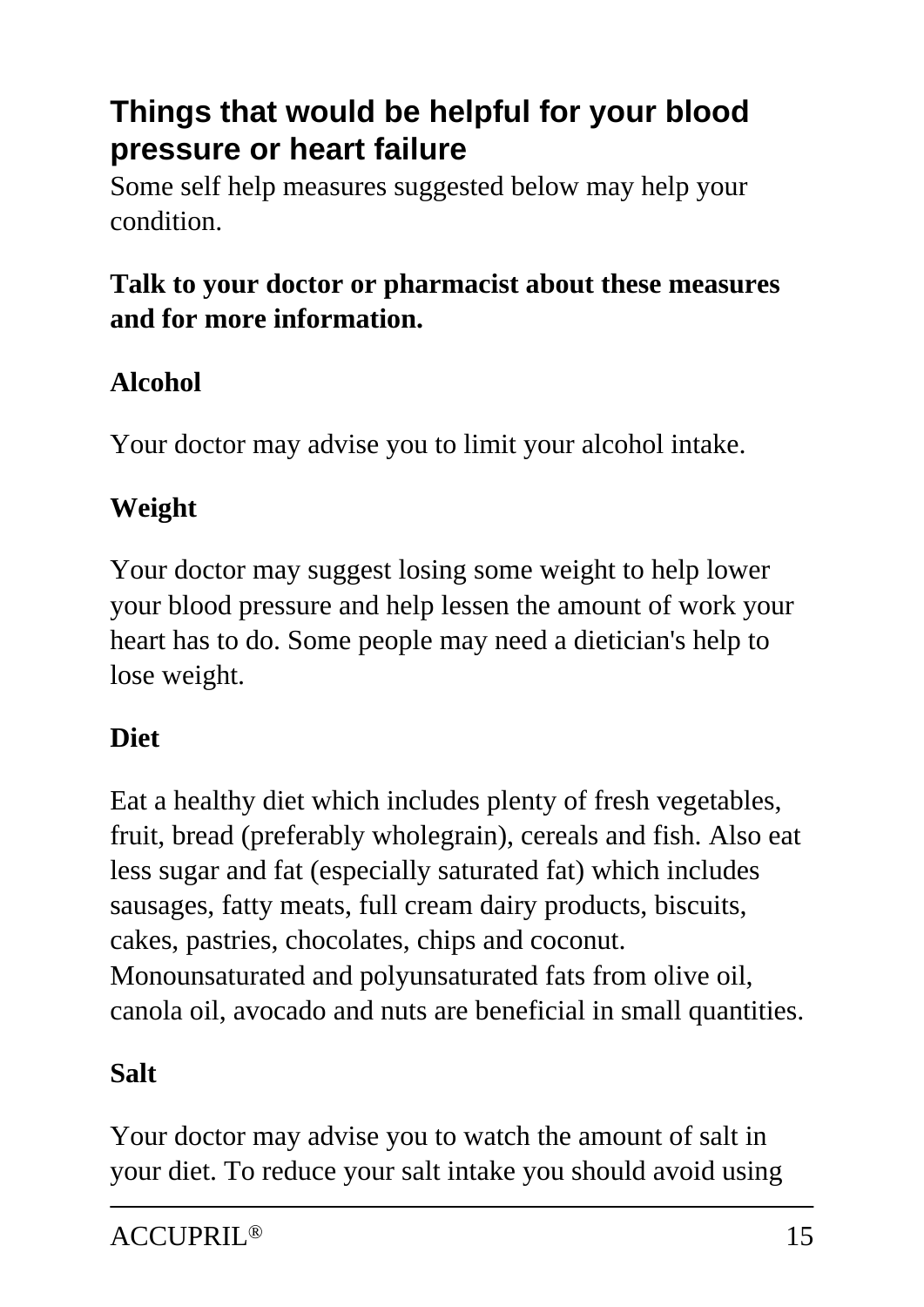salt in cooking or at the table and avoid cooked or processed foods containing high sodium (salt) levels.

### **Exercise**

Regular exercise, maintained over the long term, helps to reduce blood pressure and helps get the heart fitter. Regular exercise also improves your blood cholesterol levels, helps reduce your weight and stress levels, and improves your sleep, mood and ability to concentrate. However, it is important not to overdo it. Before starting any exercise, ask your doctor about the best kind of programme for you.

### **Smoking**

Your doctor may advise you to stop smoking or at least cut down. Ask your doctor or pharmacist for further information and advice.

# **Side effects**

### **Tell your doctor or pharmacist as soon as possible if you do not feel well while you are taking Accupril.**

Accupril helps most people with high blood pressure and heart failure, but it may have unwanted side effects in a few people.

All medicines can have side effects. Sometimes they are serious, most of the time they are not. You may need medical treatment if you get some of the side effects.

It can be difficult to tell whether side effects are the result of taking Accupril, effects of your condition or side effects of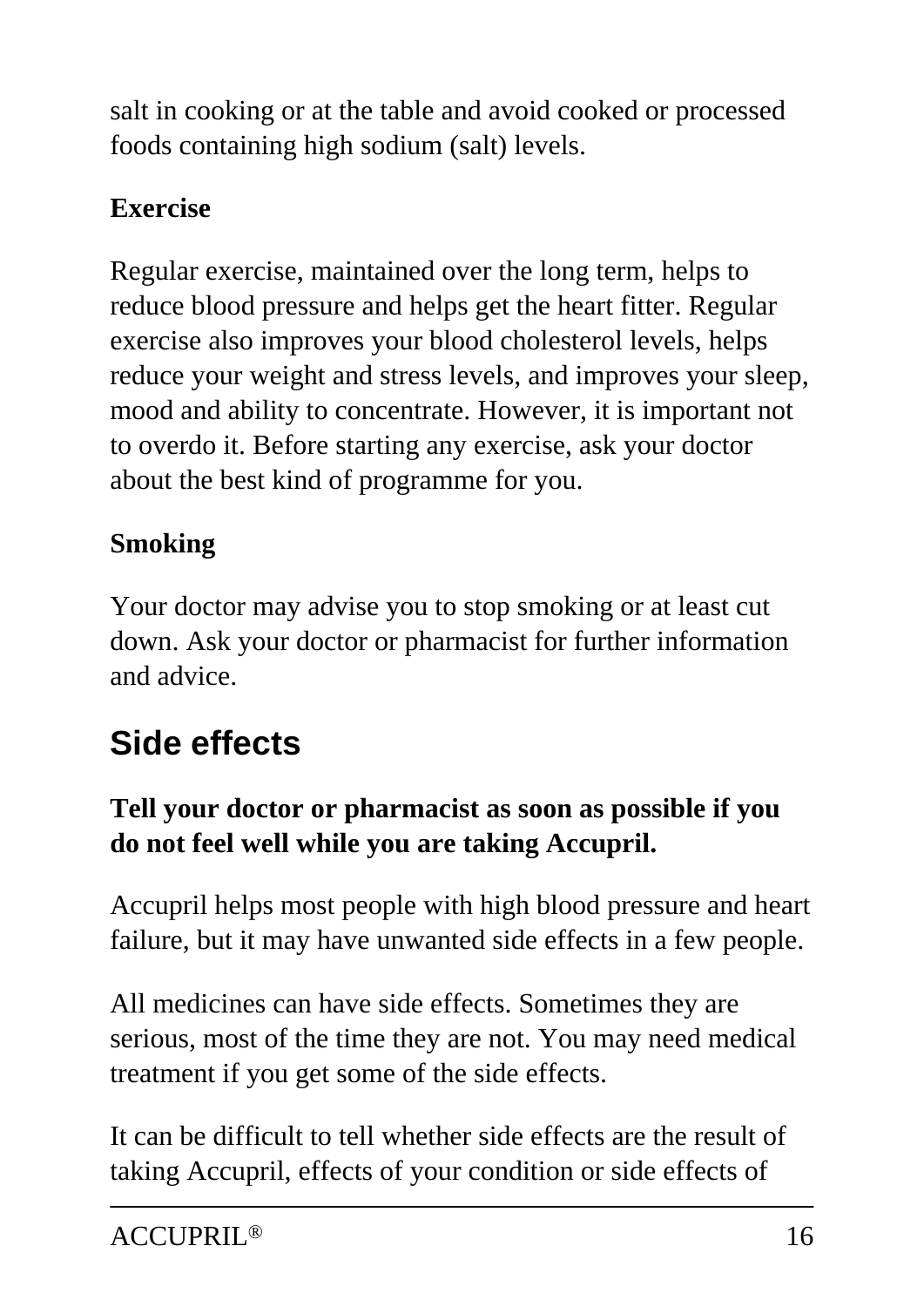other medicines you may be taking. For this reason it is important to tell your doctor of any change in your condition.

If you are over 65 years of age you may have an increased chance of getting side effects.

### **Do not be alarmed by the list of side effects.**

You may not experience any of them.

**Ask your doctor or pharmacist to answer any questions you may have.**

# **Tell your doctor if...**

**Ask your doctor or pharmacist for advice if you notice any of the following and they worry you:**

- feeling light-headed, dizzy or faint
- dry cough
- headache
- feeling sick (nausea) or vomiting
- stomach pain
- diarrhoea
- constipation
- unusual tiredness or weakness, fatigue

ACCUPRIL® 17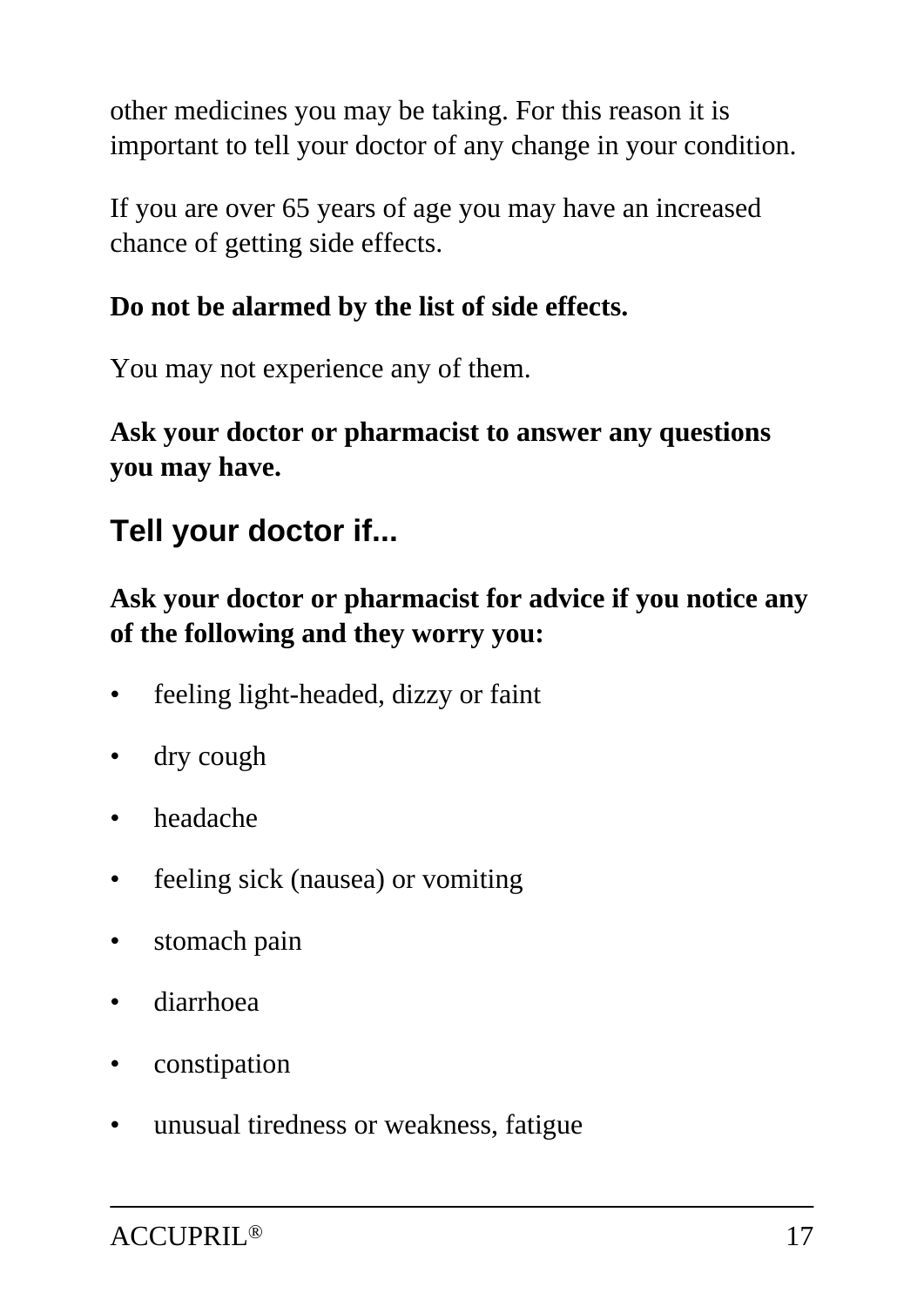- feeling drowsy or sleepy during the day
- hair loss or thinning
- dry mouth or throat
- taste disturbances or loss of taste
- confusion or nervousness
- back pain
- rash
- difficulty in getting or maintaining an erection.

These side effects are usually mild. All side effects should be reported to a health professional.

# **Tell your doctor as soon as possible if...**

#### **Tell your doctor as soon as possible if you notice any of the following:**

- disturbed vision
- symptoms of sunburn (such as redness, itching, swelling, blistering) which may occur more quickly than normal
- itchy, raised or red skin rash
- signs of worrying or frequent infections such as fever, severe chills, sore throat or mouth ulcers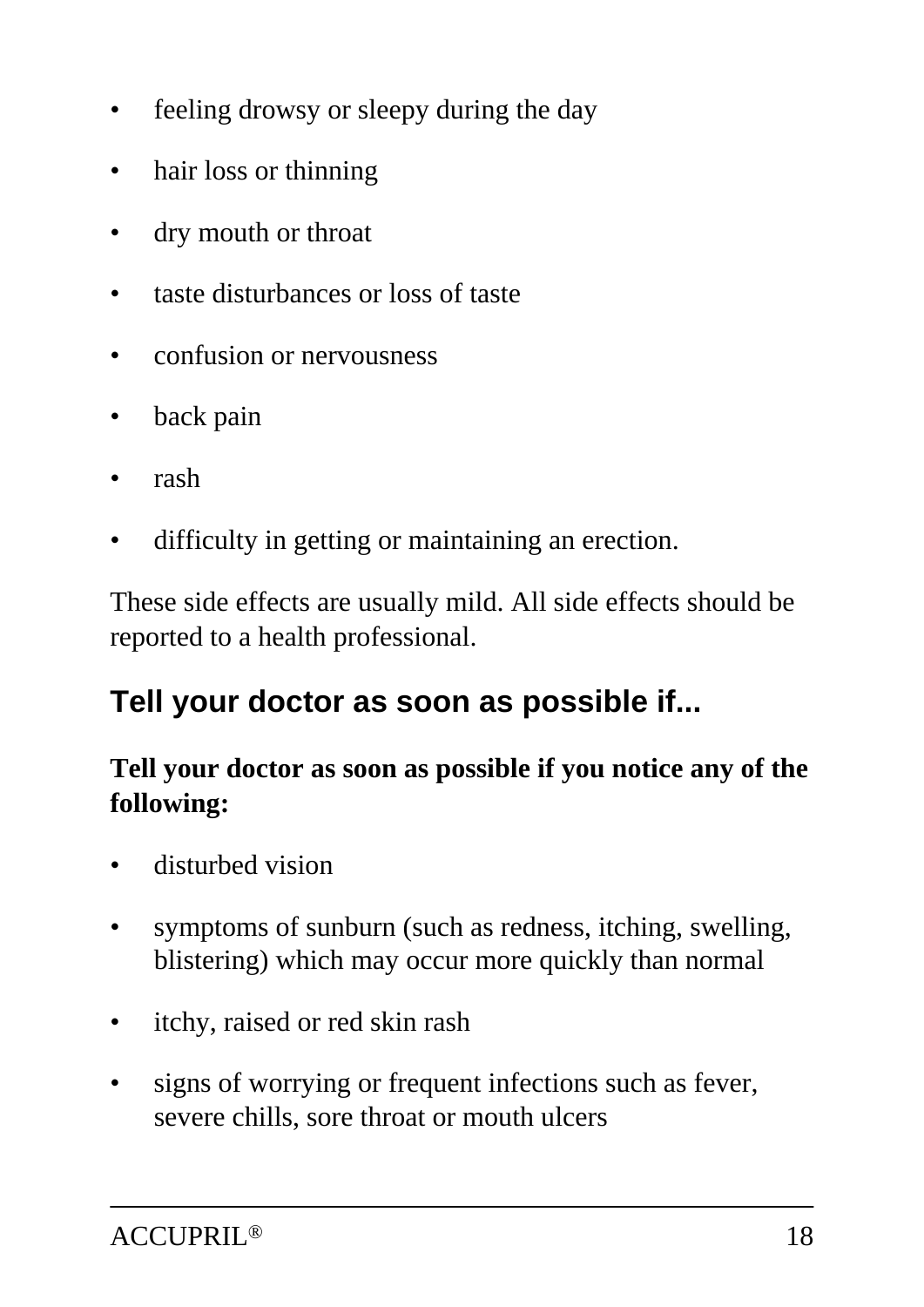- aching, tender or weak joints or muscles not caused by exercise
- feelings of deep sadness and unworthiness (depression)
- severe upper stomach pain, often with nausea and vomiting
- passing little or no urine
- bleeding or bruising more easily than normal.

The above list includes serious side effects that may require medical attention. Serious side effects are rare.

### **Go to hospital if...**

**Tell your doctor immediately or go to Accident and Emergency at your nearest hospital, if you notice any of the following:**

- fainting within a few hours of taking a dose
- fast or irregular heartbeat
- shortness of breath or tightness in the chest
- sudden onset of stomach pains or cramps with or without nausea or vomiting
- severe flaking or peeling of the skin
- severe blisters and bleeding in the lips, eyes, mouth, nose and genitals

ACCUPRIL® 19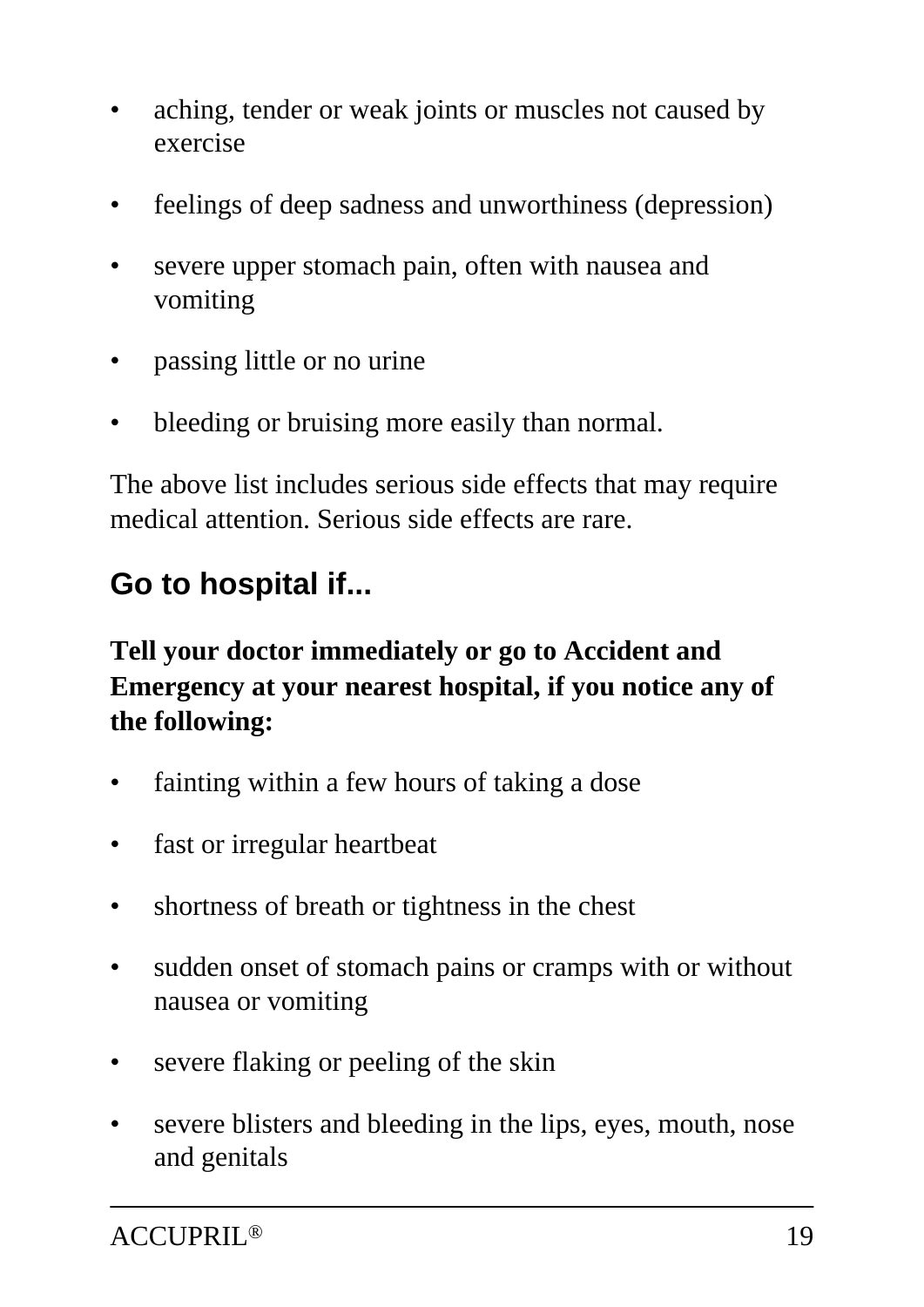chest pain.

These are very serious side effects. You may need urgent medical attention or hospitalisation. These side effects are very rare.

#### **Stop taking Accupril and tell your doctor immediately or go to Accident and Emergency at your nearest hospital if you notice the following:**

• swelling of the face, lips, mouth, tongue or throat which may cause difficulty in swallowing or breathing.

### **Tell your doctor or pharmacist if you notice anything that is making you feel unwell.**

Other side effects not listed above may also occur in some people.

# **After taking Accupril**

# **Storage**

#### **Keep your tablets in the box until it is time to take them.**

If you take the tablets out of the box they may not keep well.

#### **Keep your tablets in a cool dry place where the temperature stays below 25 °C.**

**Do not store Accupril or any other medicine in the bathroom or near a sink.**

**Do not leave it on a windowsill or in the car on hot days.**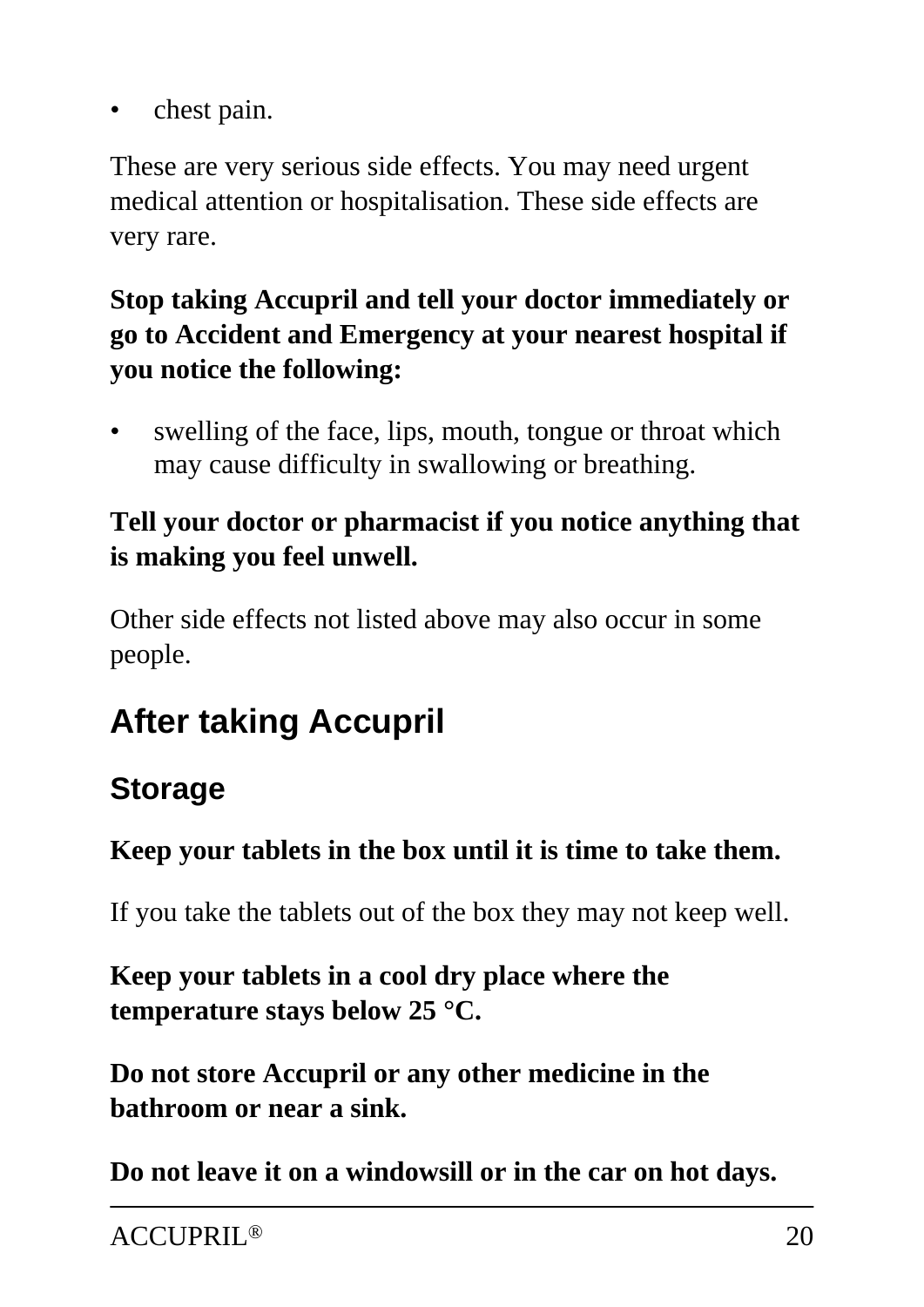Heat and dampness can destroy some medicines.

#### **Keep it where children cannot reach it.**

A locked cupboard at least one-and-a-half metres above the ground is a good place to store medicines.

# **Disposal**

**If your doctor or pharmacist tells you to stop taking Accupril or the tablets have passed their expiry date, ask your pharmacist what to do with any that are left over.**

# **Product description**

# **What it looks like**

Accupril tablets come in three strengths and each has a different appearance:

Accupril 5 mg - Reddish-brown, oval, biconvex, film-coated tablet with bisecting score on both sides and debossing "5" on both sides in opposite direction.

Accupril 10 mg - Reddish-brown, triangular, biconvex filmcoated tablet with bisecting score on both sides and debossing "10" on one side.

Accupril 20 mg - Reddish-brown, round, biconvex film-coated tablet, with bisecting score on both sides and debossing "20" on one side.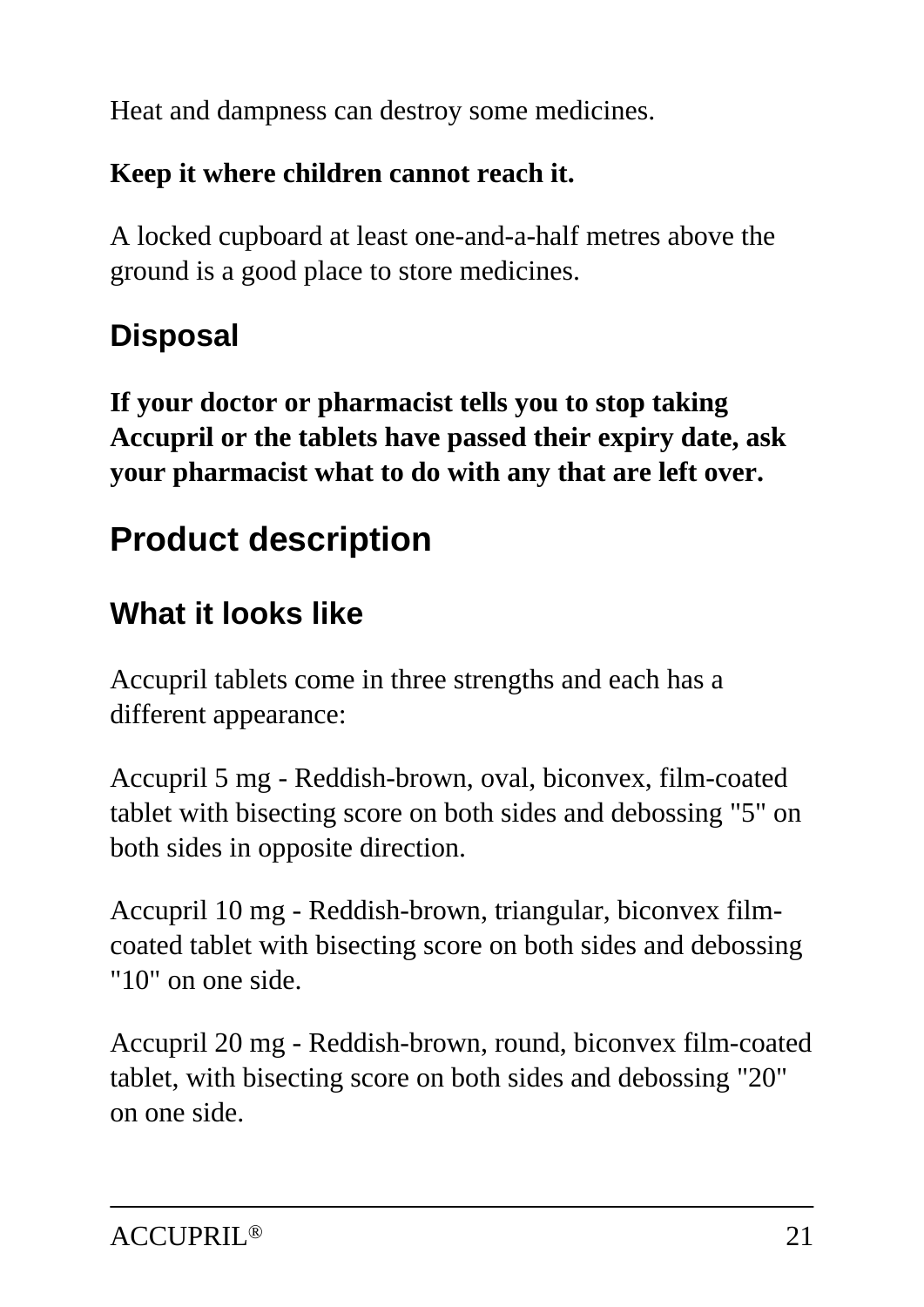A box of Accupril contains 30 tablets.

### **Ingredients**

Active ingredient:

- Accupril 5 mg 5 mg quinapril (as the hydrochloride)
- Accupril 10 mg 10 mg quinapril (as the hydrochloride)
- Accupril 20 mg 20 mg quinapril (as the hydrochloride)

#### Other ingredients:

- magnesium carbonate hydrate
- lactose monohydrate
- gelatin
- crospovidone
- magnesium stearate
- candelilla wax
- iron oxide red
- titanium dioxide.

Accupril does not contain sucrose, gluten, tartrazine or any other azo dyes.